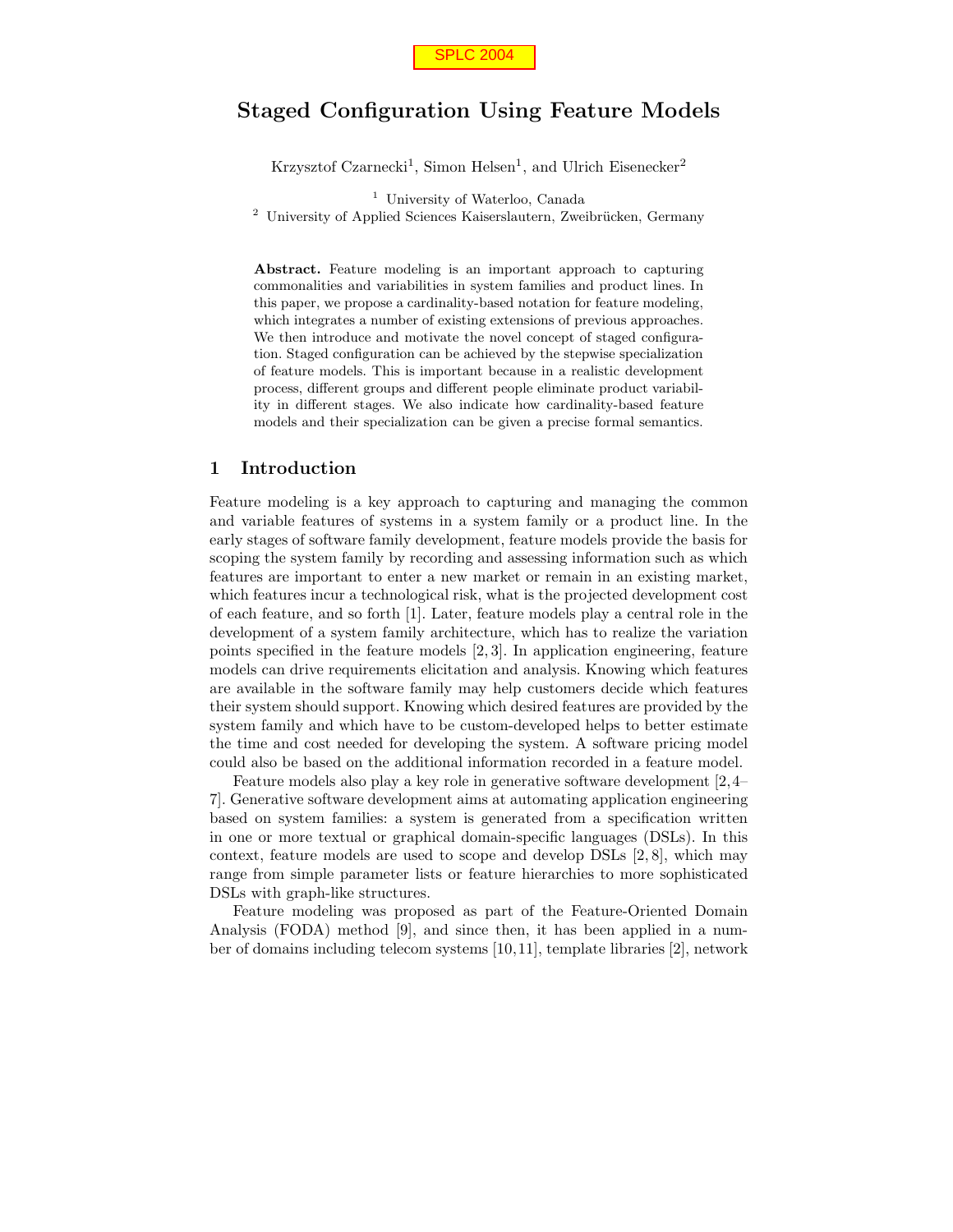protocols [12], and embedded systems [13]. Based on this growing experience, a number of extensions and variants of the original FODA notation have been proposed [10, 11, 13–17].

#### **1.1 Contributions and Overview**

In this paper, we make the following contributions: we present a cardinalitybased notation for feature models, which integrates and adapts four existing extensions to the FODA notation–namely feature cardinalities, group cardinalities, feature diagram references, and attributes. We also propose the novel concept of staged configuration based on specializing feature models and illustrate how specialization can be achieved in a sound way. Finally, we briefly indicate how a cardinality-based feature model can be formalized. The details of this formalization are elaborated elsewhere [18].

The remainder of the paper is organized as follows. Section 2 reviews background concepts and related work on feature modeling. Our cardinality-based notation for feature modeling is presented in Section 3. Staged configuration is described in Section 4. Section 5 gives a glimpse of an approach to formalize feature models. Appendix A gives a comparison of three different notations for feature modeling.

# **2 Background and Related Work**

#### **2.1 Features, Feature Diagrams, and Feature Models**

A *feature* is a system property that is relevant to some stakeholder and is used to capture commonalities or discriminate between systems. Features are organized in *feature diagrams*. A feature diagram is a tree with the root representing a concept (e.g., a software system), and its descendent nodes are features. In the FODA feature diagram notation (see the leftmost column of Table 1 in Appendix A), features can be *mandatory*, *optional*, or *alternative*. *Feature models* are feature diagrams plus *additional information* such as feature descriptions, binding times, priorities, stakeholders, and so forth.

Feature diagrams offer a simple and intuitive notation to represent variation points in a way that is independent of implementation mechanisms such as inheritance or aggregation. It is important not to confuse feature diagrams with part-of hierarchies or decompositions of software modules. Features may or may not correspond to concrete software modules. In general, we distinguish the following four cases:

- **–** *Concrete* features such as data storage or sorting may be realized as individual components.
- **–** *Aspectual* features such as synchronization or logging may affect a number of components and can be modularized using aspect technologies.
- **–** *Abstract* features such as performance requirements usually map to some configuration of components and/or aspects.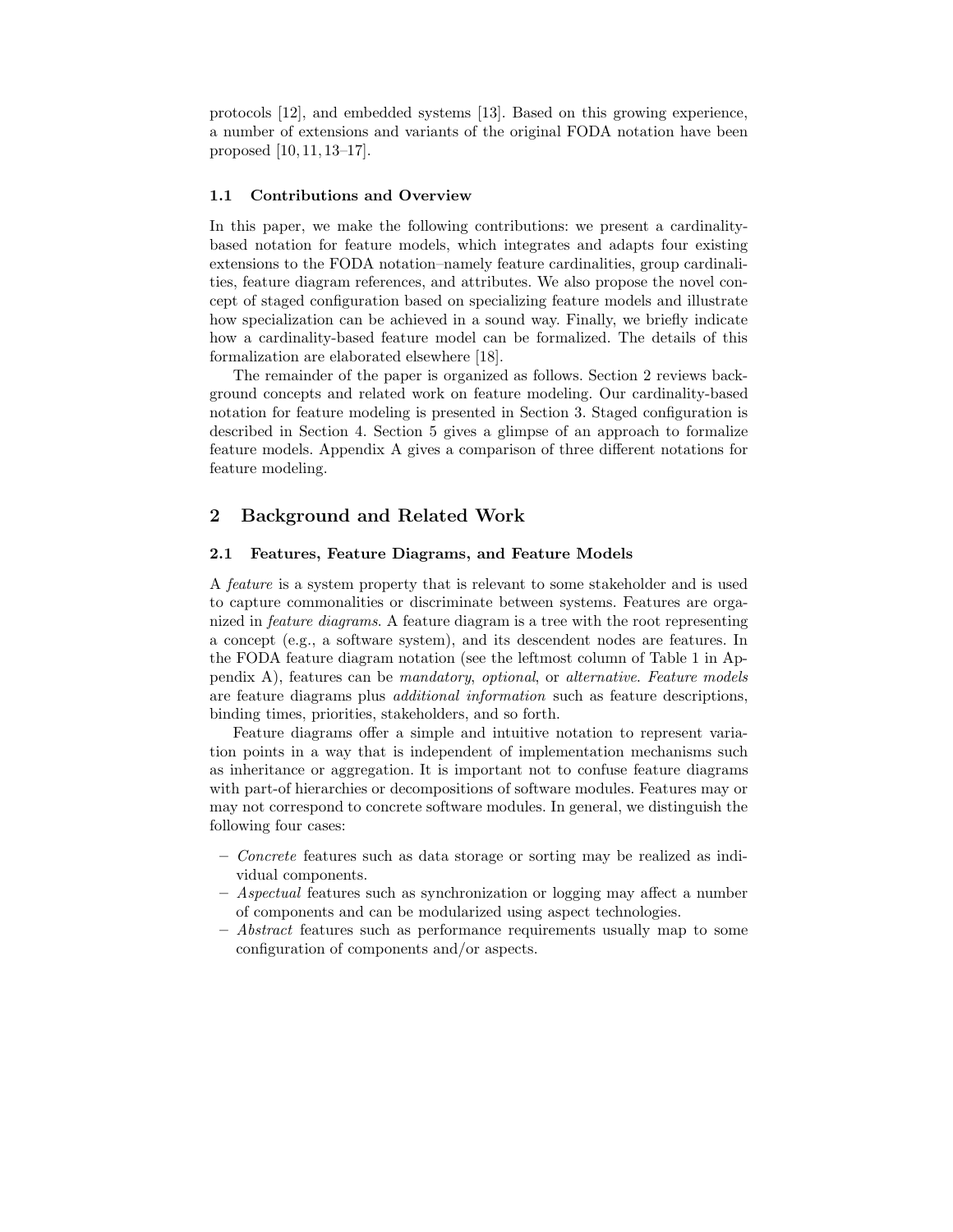**–** *Grouping* features may represent a variation point and map to a common interface of plug-compatible components, or they may have a purely organizational purpose with no requirements implied.

### **2.2 Summary of Existing Extensions**

Since its initial introduction in the technical report by Kang and associates [9], several extensions and variants of the original FODA notation have been proposed. In the following summary, we abstract from variations in concrete syntax and focus on the conceptual extensions.

- **–** *feature cardinalities.* Features can be annotated with cardinalities, such as [1..∗] or [3..3]. Mandatory and optional features can be considered special cases of features with the cardinalities [1..1] and [0..1], respectively. Feature cardinalities were motivated by a practical application [13] (after they were initially rejected [2]).
- **–** *groups and group cardinalities.* Alternative features in the FODA notation can be viewed as a grouping mechanism. Two further kinds of groups were proposed in Czarnecki's thesis [14]: the inclusive-or group and the inclusiveor group with optional subfeatures (see the middle column of Table 1 in Appendix A).<sup>3</sup> The concept of groups was further generalized in [17] as a set of features annotated with a cardinality specifying an interval of how many features can be selected from that set. The previous kinds of groups become special cases of groups with cardinalities (see the rightmost column of Table 1 in Appendix A).
- **–** *attributes.* Attributes were introduced by Czarnecki and associates [13] as a way to represent a choice of a value from a large or infinite domain such as integers or strings. An elegant way to model attributes proposed by Bednasch [19] is to allow a feature to be associated with a type (such as integer or string). A collection of attributes can be modeled as a number of subfeatures, where each is associated with a desired type.
- **–** *relationships.* Several authors [10, 11, 16] proposed to extend feature models with different kinds of relationships such as *consists-of* or *is-generalizationof*.
- **–** *feature categories and annotations.* FODA distinguishes among context, representation, and operational features. FeatuRSEB [10] proposes functional, architectural, or implementation feature categories. Section 2.1 gives yet another categorization. Additional information on features suggested in FODA include descriptions, constraints, binding time, and rationale. Other examples are priorities, stakeholders, default selections, and exemplar systems [2, 14].

<sup>3</sup> Inclusive-or features were introduced independently by Czarnecki [14] and Griss and associates [10]. However, inclusive-or features in Griss and associates' work [10] imply reuse-time binding, whereas inclusive-or features in Czarnecki's work [14] are independent of binding time.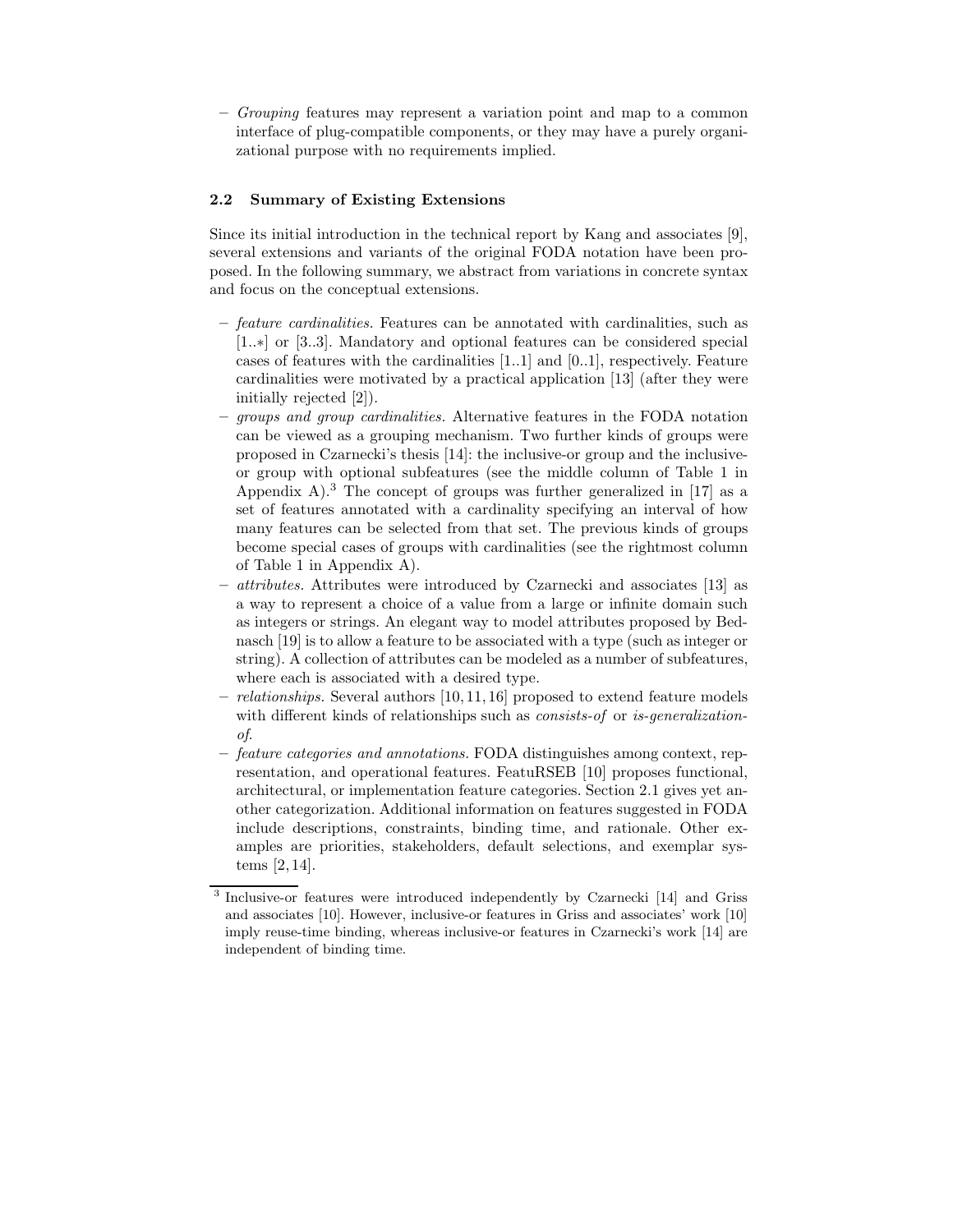**–** *modularization.* A feature diagram may contain one or more special leaf nodes, each standing for a separate feature diagram [19]. This mechanism allows the breaking up of large diagrams into smaller ones and the reuse of common parts in several places. This is an important mechanism because, in practice, feature diagrams can become too large to be considered in their entirety.

# **3 Cardinality-Based Feature Modeling**

This section proposes a *cardinality-based notation for feature modeling*, which is based on modest changes to the previously introduced concepts of feature cardinalities, group cardinalities, and diagram modularization (see Section 2.2).

In particular, a feature cardinality specification may consist of a sequence of intervals. Furthermore, our notation does not allow features that are members of a feature group to be qualified with feature cardinalities. This is because a feature cardinality is a property of the relationship between a single subfeature and its parent. Similarly, a group cardinality is a property of the relationship between a parent and a set of subfeatures. Next to cardinalities, we have the notion of *feature diagram references*, which allow us to reuse or modularize feature models in a similar fashion as described by Bednasch [19]. In contrast to Bednasch's work [19], feature diagram references allow *recursion*, which may be either direct or indirect. Direct recursion occurs when a feature diagram reference refers to the feature diagram in which it resides, while indirect recursion involves more than one diagram.

The chosen set of conceptual extensions and their adaptations are motivated both by practical applications and the urge to achieve a balance between simplicity and conceptual completeness. Feature cardinalities and attributes are common in modeling both embedded software [13] and enterprise software (see our example in Section 3.1). The primary motivation for including group cardinalities is elegance and completeness. Although our experience so far shows that the vast majority of groups are either exclusive-or or inclusive-or, other group cardinality values may still be useful in more exotic situations (e.g., [17] and the example in Section 3.1). Compared to the more profound semantic implications of feature cardinalities, the addition of group cardinalities is semantically relatively straightforward.

In our notation, we do not consider relationships between features such as *consists-of* or *is-generalization-of* because we think that they are better modeled using other notations such as entity-relationship or class diagrams. In general, we believe that a feature modeling notation should focus purely on capturing commonality and variability. However, if necessary, a tool with an extensible metamodel [19, 20] may allow the user to introduce additional kinds of relationships. Finally, feature categories and other additional information are domain dependent, and as previously argued by Czarnecki and associates [13], we think that they are better handled as user-defined, structured annotations. Such annotations are also supported through an extensible metamodel [19].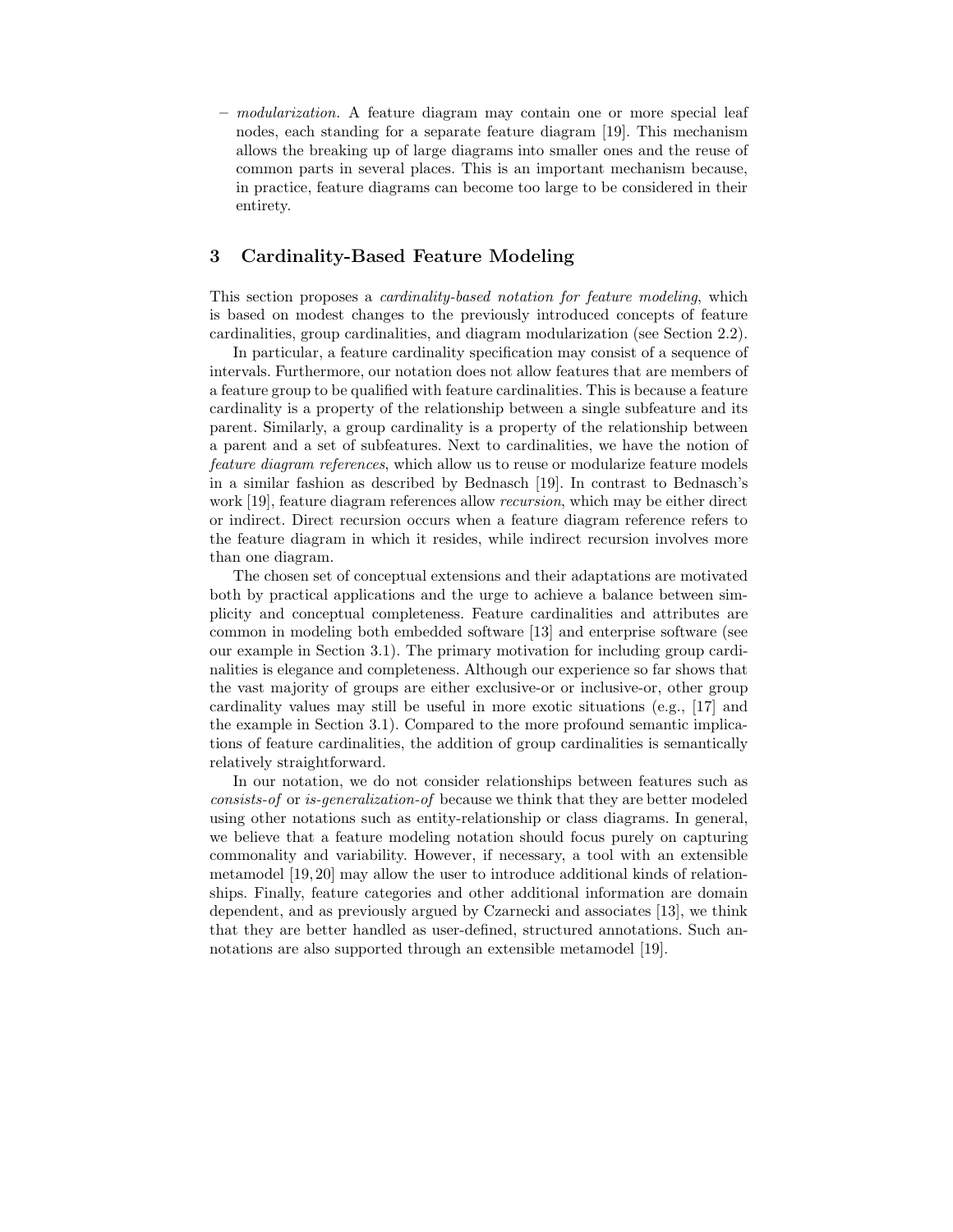

**Fig. 1.** Security profile example

#### **3.1 A Security Profiling Example**

As a practical example to demonstrate the expressiveness of our feature modeling language, consider a feature model of an operating system security profile in Fig. 1.

The password policy of the security profile has an expiration time and possible requirements on the kind of characters to be used. Passwords can be set to never expire, or to expire only after a given number of days. The number of days a password remains valid can be set in the integer attribute of the inDays feature. Generally, whenever a feature has an attribute, we indicate its type within parentheses after the feature name; for example, *myFeature (Int)*. It is also possible to specify a value of the associated type immediately with the type; for example, *myFeature (5 : Int)* . The constraints on the kind of characters required in a password are specified by a feature group with cardinality  $\langle 2-4 \rangle$ . This means that any actual password policy must specify between two and four (different) requirements on the kind of characters.

In our example, since no cardinality was specified for the group of expiration policies, the cardinality  $\langle 1-1 \rangle$  is assumed (i.e., the expiration policies form an *exclusive-or* group).

The security profile also has zero or more permission sets. This is indicated with the feature cardinality  $[0.*]$ . If a feature cardinality is  $[1..1]$ , we draw a little filled circle above the feature. Observe that features belonging to a group do not have a feature cardinality.

A permission set determines various permissions for executing code. In our simple model, a permission set has a string attribute to specify its name, and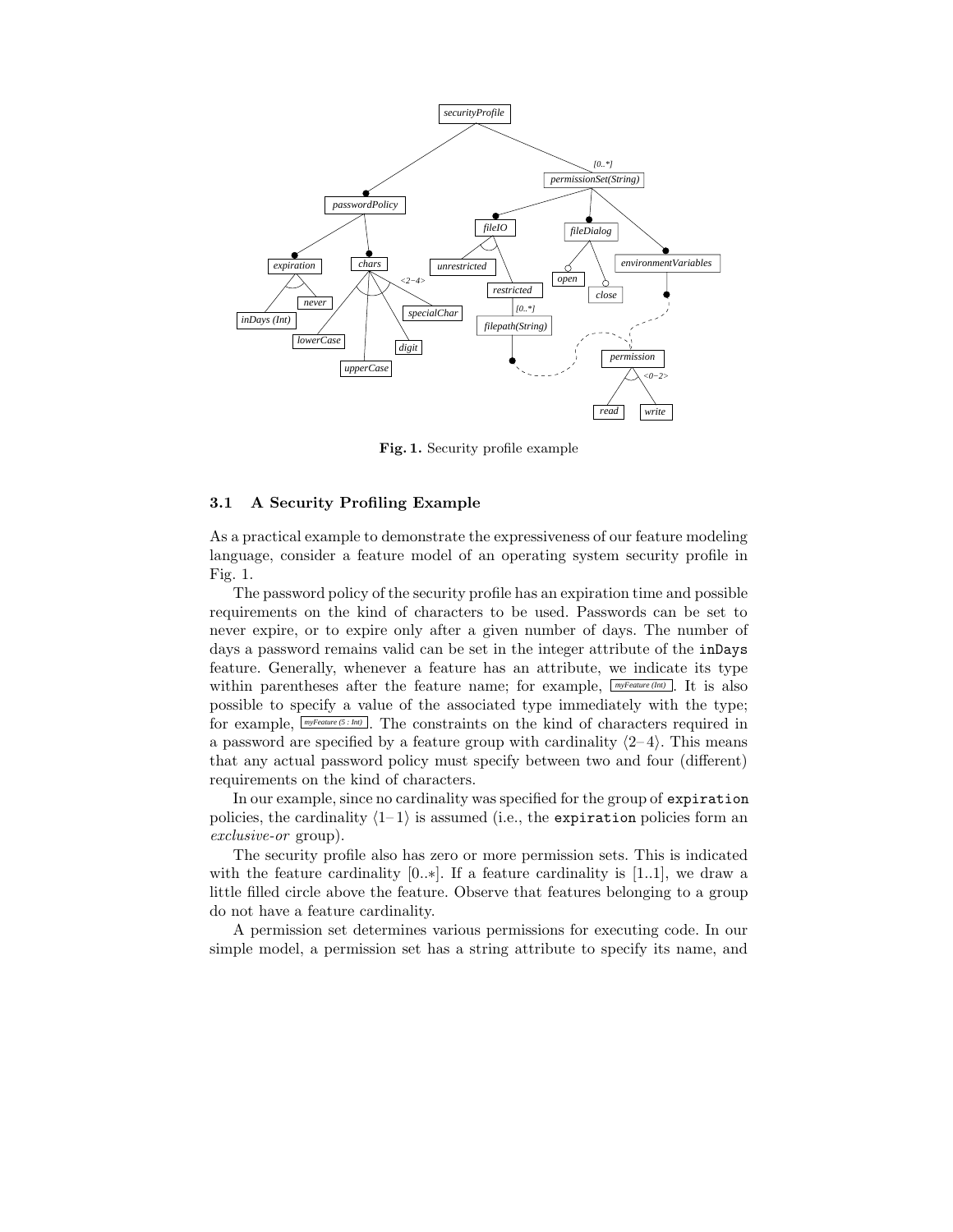

**Fig. 2.** UML metamodel for cardinality-based feature models

allows us to specify permissions with respect to file IO, file dialogs, and environment variables. (Other examples would be permissions to access a database, invoke reflection, access a Web address, etc.) According to our model, file IO can be restricted to a list of file paths, or it is unrestricted. For each file path, we can specify its name and associated read/write permissions.

Notice that we use a feature diagram reference for the permission model because we want to reuse it for environment variables. In this paper, we use a dashed line to represent a feature diagram reference, but it should be noted that, in practice, a different representation may be necessary to avoid a convoluted diagram. This is especially important if the purpose of the feature diagram reference is to modularize a large feature model over different diagrams.

Finally, the permission to open a file dialog and to close it can be selected independently. The empty circle above the features open and closed indicates that those features are optional (i.e., they have the feature cardinality [0..1]).

#### **3.2 A Metamodel**

Now that we have seen an example of a cardinality-based feature model, we explain the available concepts more accurately by means of an abstract syntax model, where we will refer to the example in Fig. 1 for clarification.

Consider the Unified Modeling Language (UML) metamodel for cardinalitybased feature models in Fig. 2. A feature model consists of any number of *root features*, which form the root of the different feature diagrams in the model. In the security profile example, both the features securityProfile and permission are root features.

A root feature is only one of three different kind of features. The other two are the *grouped feature* and the *solitary feature*. The former is a feature which can only occur in a *feature group*. For example, the feature never is a grouped feature in a feature group, which is contained by the feature expiration. A solitary feature is a feature which is, by definition, not grouped in a feature group. Many features in a typical feature model are solitary; for example, the feature passwordPolicy and permissionSet.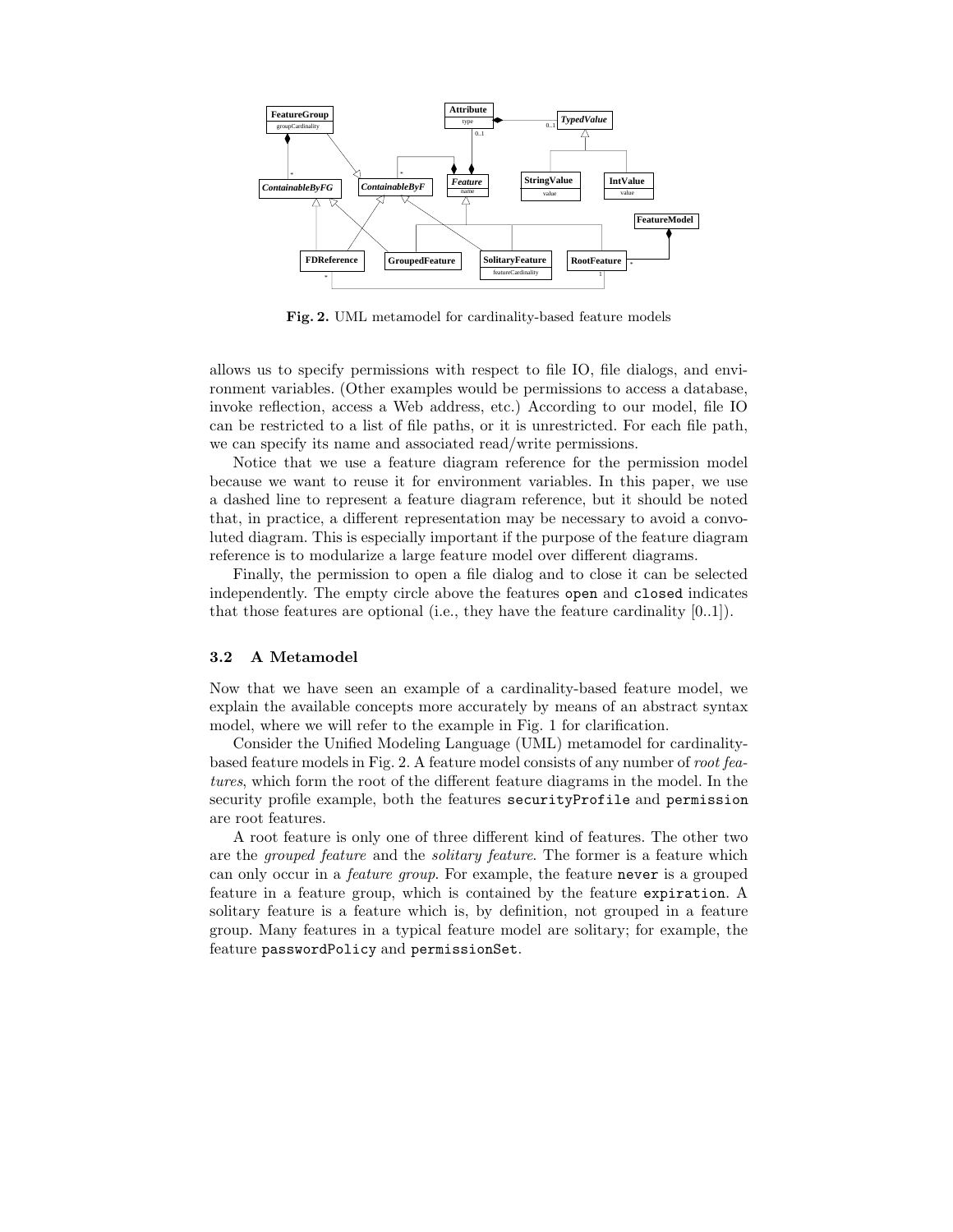Features can have an optional attribute of a certain type, and those attributes can have an optional value. In this simplified model, we only have integer and string attributes.

Fig. 2 also has a class named *FDReference* that stands for a feature diagram reference. It can refer to only one root feature, but a root feature can be referred to by several references. In the example, the feature permission is referred to by two references.

The abstract classes *ContainableByFG* and *ContainableByF* stand for those kind of objects that can be contained by a feature group and a feature, respectively. A feature group can contain only grouped features or feature diagram references, whereas a feature can contain only solitary features, feature groups, and references.

A solitary subfeature of a feature f is qualified by a *feature cardinality*. <sup>4</sup> It specifies how often the solitary subfeature (and any possible subtree) can be duplicated as a child of f. A feature cardinality *I* is a sequence of intervals of the form  $[n_1..n'_1] \dots [n_l..n'_l]$ , where we assume the following invariants:

$$
\forall i \in \{1, \ldots, l-1\} : n_i, n'_i \in \mathbb{N} \qquad n_l \in \mathbb{N} \qquad n'_l \in \mathbb{N} \cup \{*\}
$$
  
\n
$$
\forall n \in \mathbb{N} : n < * \qquad 0 \le n_1
$$
  
\n
$$
\forall i \in \{1, \ldots, l\} : n_i \le n'_i \qquad \forall i \in \{1, \ldots, l-1\} : n'_i < n_{i+1}
$$

An empty sequence of intervals is denoted by  $\varepsilon$ .

An example of a valid specification of a feature cardinality is  $[0..2][6..6]$ , which says that we can take a feature 0, 1, 2, or 6 times. Note that we allow the last interval in a feature cardinality to have as an upper bound the Kleene star ∗. Such an upper bound denotes the possibility of taking a feature an unbounded number of times. For example, the feature cardinality [1..2][5..∗] requires that the associated feature is taken 1, 2, 5, or any number greater than 5 times. Semantically, the feature cardinality  $\varepsilon$  is equivalent to [0..0] and implies that the subfeature can never be chosen in a configuration.

A feature group expresses a choice over the grouped features in the group. This choice is restricted by the *group cardinality*  $\langle n-n' \rangle$ , which specifies that one has to select at least n and at most  $n'$  distinct grouped features in the group. Given that  $k > 0$  is the number of grouped features, we assume that the following invariant on group cardinalities holds:  $0 \le n \le n' \le k$ .

At this point, we ought to mention that, theoretically, we could generalize the notion of group cardinality to be a sequence of intervals as we did for feature cardinalities. However, we have found no practical applications of this usage, and it would only clutter the presentation.

Grouped features do not have feature cardinalities because they are not in the solitary subfeature relationship. This avoids redundant representations for groups and the need for group normalization that was necessary for the notation in Czarnecki's work [14]. For example, in that notation, an inclusive-or group

<sup>4</sup> More precisely, a feature cardinality is attached to the solitary subfeature *relationship*. This relationship is implicit in the metamodel.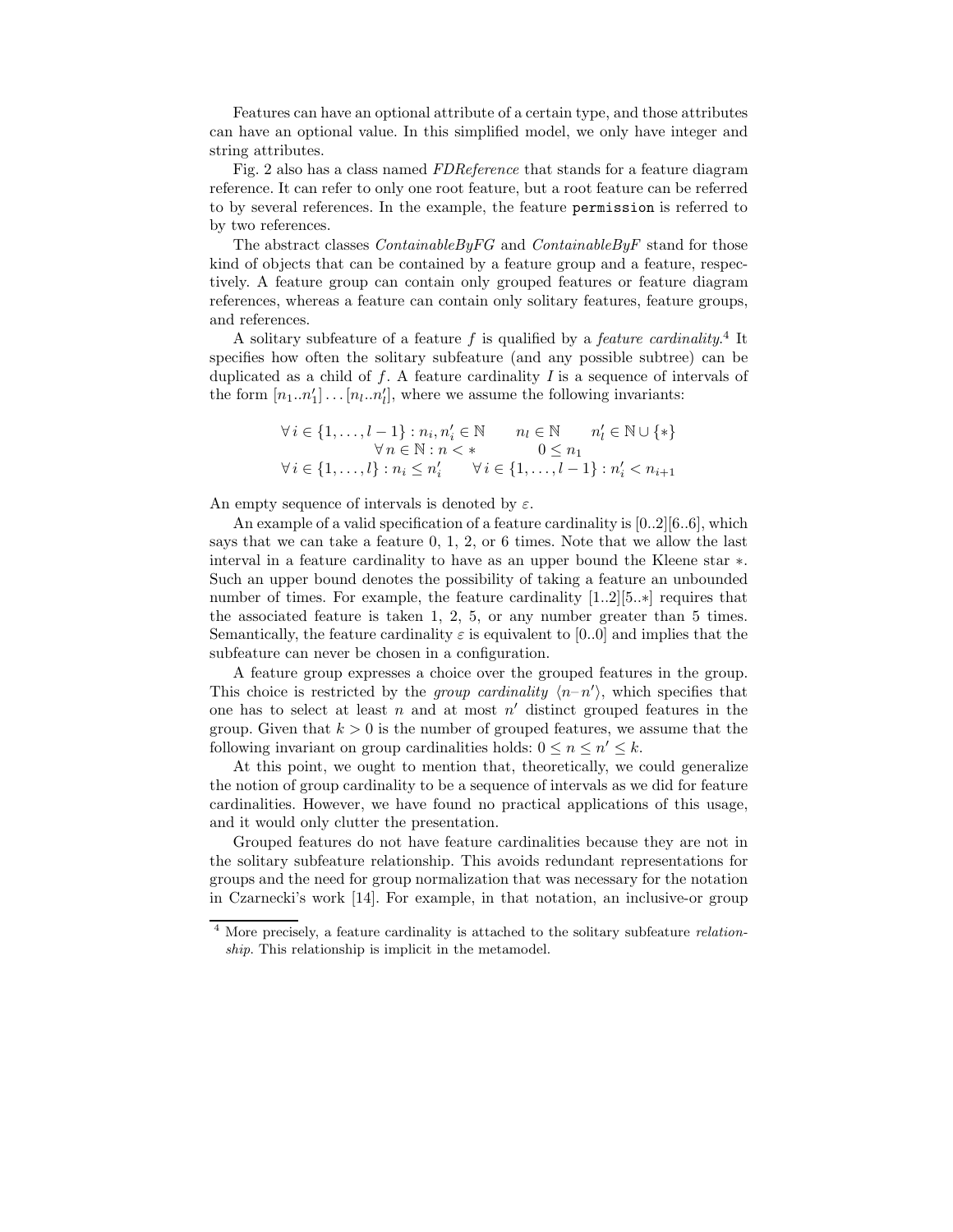with both optional and mandatory subfeatures (corresponding to feature cardinalities [0..1] and [1..1] respectively), would be equivalent to an inclusive-or group in which all the subfeatures were optional. Keeping feature cardinalities out of groups also avoids problems during specialization (see Section 4.3). For example, the duplication of a subfeature with a feature cardinality  $[n..n']$ , where  $n' > 1$ , within a group could potentially increase its size beyond the upper bound of the group cardinality.

Even without the redundant representations for groups, there is still more than one way to express the same situation in our notation. For example, the following two different diagrams are identical in their semantics.



Conceptually, we keep these two diagrams distinct and leave it up to a tool implementer to decide how to deal with them. For instance, it might be useful to provide a conversion function for such diagrams. Alternatively, one could decide on one type of *preferred form* which is shown by default.

In Appendix A, we discuss a comparison of the new cardinality-based notation with the FODA notation and the notation introduced in [2, 17]. For the sake of readability, we will keep using the latter notation whenever an appropriate equivalent exists. However, because the cardinality-based notation has no feature cardinality in groups, we will not use the filled circle on top of grouped features.

### **4 Staged Configuration**

#### **4.1 Motivation**

A feature model describes the configuration space of a system family. An application engineer may specify a member of a system family by selecting the desired features from the feature model within the variability constraints defined by the model (e.g., the choice of exactly one feature from a group of alternative features).

The process of specifying a family member may also be performed in stages, where each stage eliminates some configuration choices. We refer to this process as *staged configuration*. Each stage takes a feature model and yields a specialized feature model, where the set of systems described by the specialized model is a *proper* subset of the systems described by the feature model to be specialized.

The need for staged configuration arises in the context of *software supply chains* [7]. Let us take a look at an example based on a real scenario involving the configuration and generation of basic services for electronic control units (ECUs) embedded in an automobile. Basic services such as tasking support, network drivers, network management, flash support, diagnosis, and so forth, are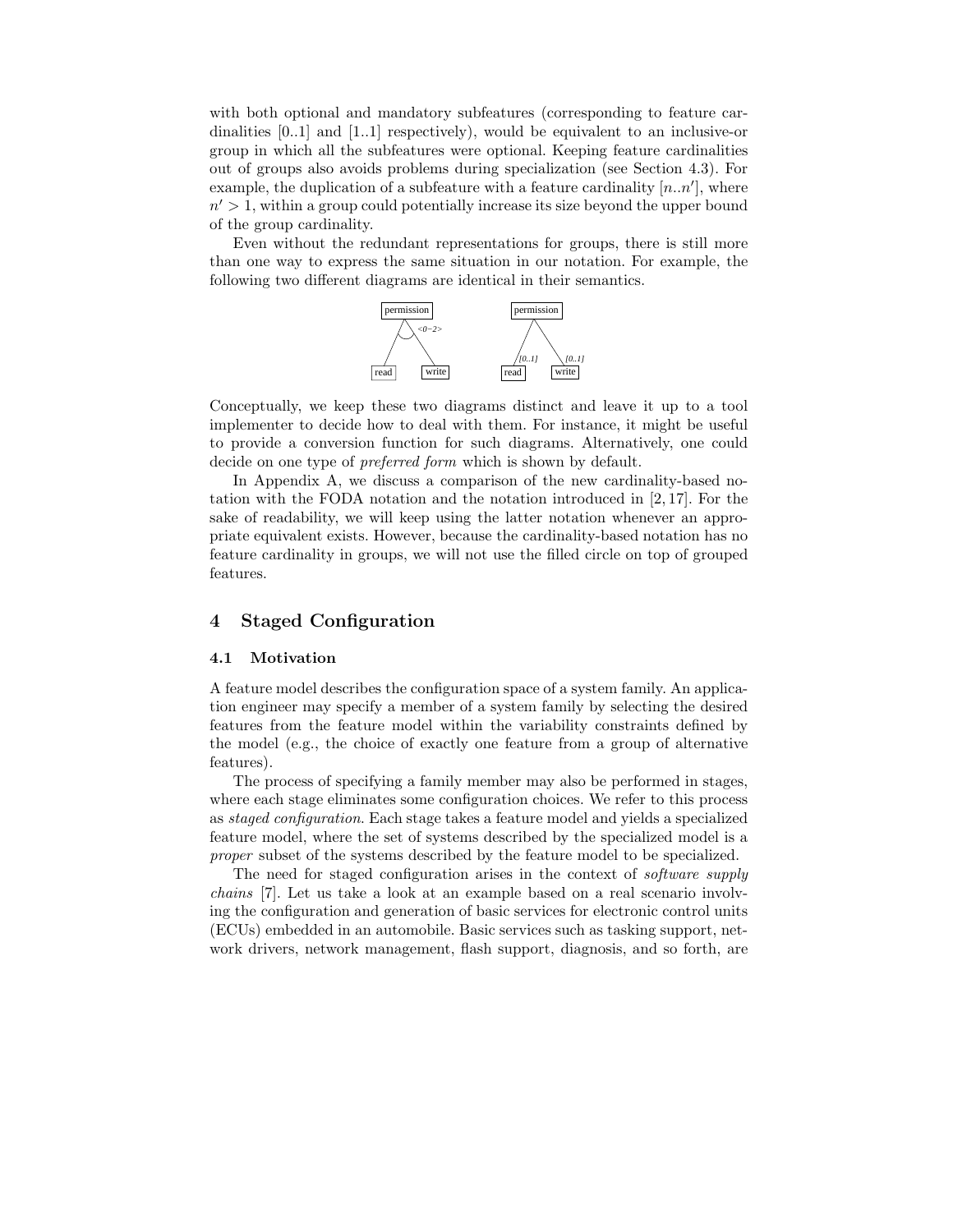implemented as components by different software vendors. A software vendor may deliver different configurations of its component to different car manufacturers to reflect the differing requirements of the individual manufacturers (such as different terminologies or provided interfaces). Doing so constitutes the first configuration stage. In a second stage, each car manufacturer has to further configure the components for each different ECU in a car, depending on the needs of the control functions (such as break control or engine management) to be installed on the given ECU. The second configuration stage may be even more complex, as some global settings and available options may be determined by the manufacturer, while other settings may be provided by the suppliers of the control functions. Finally, given a concrete configuration, the code implementing the basic services is generated. Based on the outlined requirements, it should be possible to perform configuration in stages and to compose (possibly specialized) feature models.

In general, supply chains require staged configuration of platforms, components, and services. However, staged configuration may be required even within one organization. For example, security policies could be configured in stages for an entire enterprise, its divisions, and the individual computers. The enterpriselevel configuration would determine the choices available to the divisions, and the divisions would determine the choices available to the individual computers.

#### **4.2 Configuration vs. Specialization**

A *configuration* consists of the features that were selected according to the variability constraints defined by the feature diagram. The relationship between a feature diagram and a configuration is comparable to the one between a class and its instance in object-oriented programming. The process of deriving a configuration from a feature diagram is also referred to as *configuration*. *Specialization* is a transformation process that takes a feature diagram and yields another feature diagram, such that the set of the configurations denoted by the latter diagram is a true subset of the configurations denoted by the former diagram. We also say that the latter diagram is a *specialization* of the former one. A *fully specialized* feature diagram denotes only one configuration. Finally, *staged configuration* is a form of configuration achieved by successive specialization followed by deriving a configuration from the most specialized feature diagram in the specialization sequence.

In general, we can have the following two extremes when performing configuration: a) deriving a configuration from a feature diagram *directly* and b) specializing a feature diagram down to a full specialization and then deriving the configuration (which is trivial). Please note that sometimes we might not be interested in arriving at one specific configuration. For example, a feature diagram that still contains unresolved variability could be used as an input to a generator. This could be useful when generating a specialized version of a framework (which still contains variability) or when generating an application that should support the remaining variability at runtime.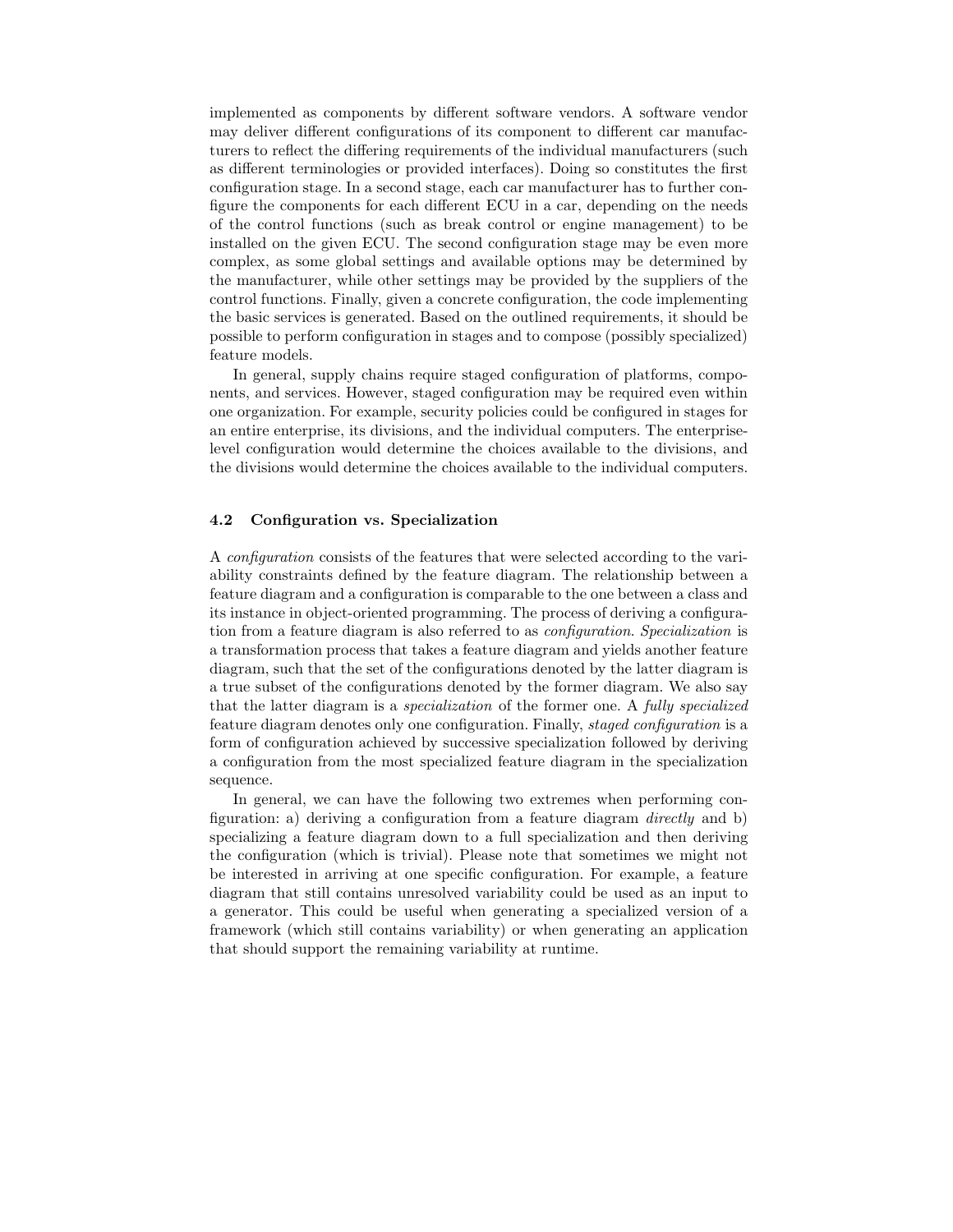#### **4.3 Specialization Steps**

In Section 4.1, we described the process of staged configuration as the removal of possible configuration choices. In this section, we discuss in more detail what kind of configuration choices can be eliminated. We will call the removal of a certain configuration choice a *specialization step*.

There are six categories of specialization steps: a) refining a feature cardinality, b) refining a group cardinality, c) removing a grouped feature from a feature group, d) assigning a value to an attribute which only has been given a type, e) *cloning* a solitary subfeature, and f) unfolding a feature reference. We discuss each of these possibilities in more detail below.

**Refining feature cardinalities.** A feature cardinality is a sequence of intervals representing a (possibly infinite) set of distinct natural numbers. Each natural number in the cardinality stands for an accepted number of occurrences for the solitary subfeature. Refining a feature cardinality means to eliminate elements from the subset of natural numbers denoted by the cardinality. This can be achieved as follows:

- 1. remove an interval from the sequence; or
- 2. if an interval is of the form  $[n_i..n'_i]$  where  $n_i < n'_i$ ,
	- (a) reduce the interval by increasing  $n_i$  to  $n''_i$  or decrease the  $n'_i$  to  $n'''_i$  as long as  $n''_i \leq n'''_i$ . If  $n'_i = *$ , then it is possible to replace  $*$  with a number m such that  $n_i \leq m$ ; or
	- (b) split the interval in such a way that the new sequence still obeys the feature cardinality invariant and then reduce the split intervals.

A special case of refining a feature cardinality is to refine it to  $[0..0]$  or  $\varepsilon$ . In either case, it means we have removed the entire subfeature and its descendents. We leave it up to a tool to decide whether to visually remove features with feature cardinality [0..0] or  $\varepsilon$ .

**Refining group cardinalities.** A group cardinality  $\langle n_1-n_2 \rangle$  is an interval indicating a minimum and maximum number of distinct grouped features to be chosen from the feature group. Its form is a simplification of a feature cardinality and can only be refined by reducing the interval (i.e., by increasing  $n_1$  to  $n'_1$  and decreasing  $n_2$  to  $n'_2$  as long as  $n'_1 \leq n'_2$ ). Currently, we do not allow *splitting* an interval because we have no representation for such a cardinality. Of course, such an operation should be incorporated whenever we allow sequences of intervals for group cardinalities.

**Removing a grouped feature from a feature group.** A feature group of size k with group cardinality  $\langle n_1-n_2 \rangle$  combines a set of k grouped subfeatures and indicates a choice of at least  $n_1$  and at most  $n_2$  distinct grouped features. A specialization step can alter a feature group by removing one of the grouped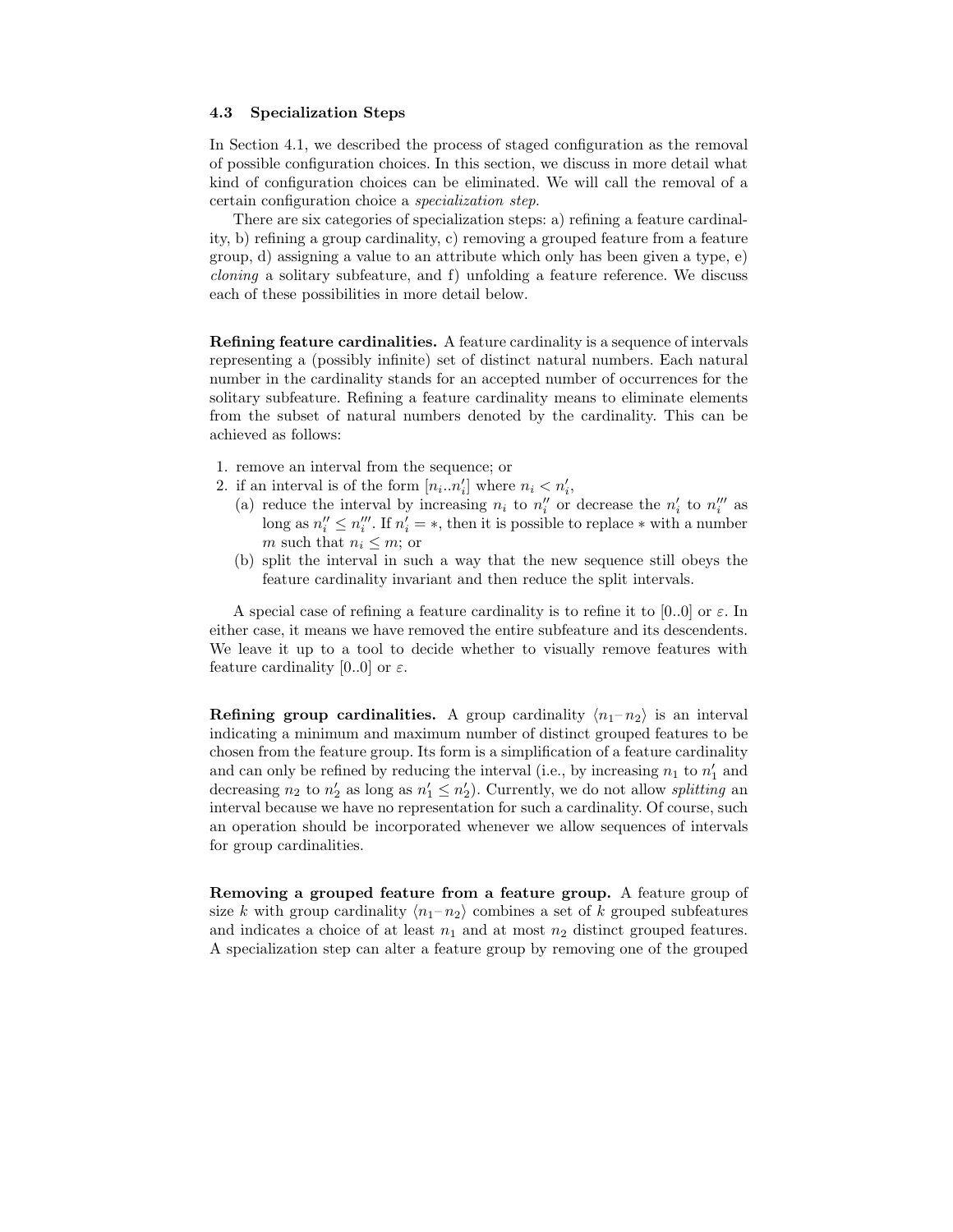subfeatures with all its descendents, provided that  $n_1 < k$ . The new feature group will have size  $k - 1$ , and its new group cardinality will be  $\langle n_1 - \min(n_2, k - 1) \rangle$ , where  $\min(n, n')$  takes the minimum of the two natural numbers n and n'. The following is an example specialization sequence where each step removes one grouped subfeature from the group:



It is not possible to remove grouped subfeatures from a feature group once  $n_1 = k$ . In that case, all subfeatures *have* to be taken, and all variability is eliminated.

**Assigning an attribute value.** An obvious specialization step is to assign a value to an uninitialized attribute. The value has to be of the type of the attribute.

**Cloning a solitary subfeature.** This operation makes it possible to *clone* a solitary subfeature and its entire subtree, provided the feature cardinality allows it. Moreover, the cloned feature may be given an arbitrary, but fixed, feature cardinality by the user, as long as it is allowed by the original feature cardinality of the solitary subfeature.

Unlike the other specialization operations, cloning may *change* the diagram without removing variabilities. However, the new diagram will generally be more amenable to specialization, so we consider it a specialization step nonetheless.

We explain this process with an example:



The feature cardinality  $[2..2][4..*]$  of the original subfeature  $f_0$  indicates that  $f_0$  must occur at least two times or more than three times in a configuration. In the specialized diagram above, we have cloned  $f_0$  (to the left) and assigned it a new feature cardinality  $[3..3]$ . The *original* feature  $f_0$  (to the right) has a new cardinality that guarantees the new diagram does not allow configurations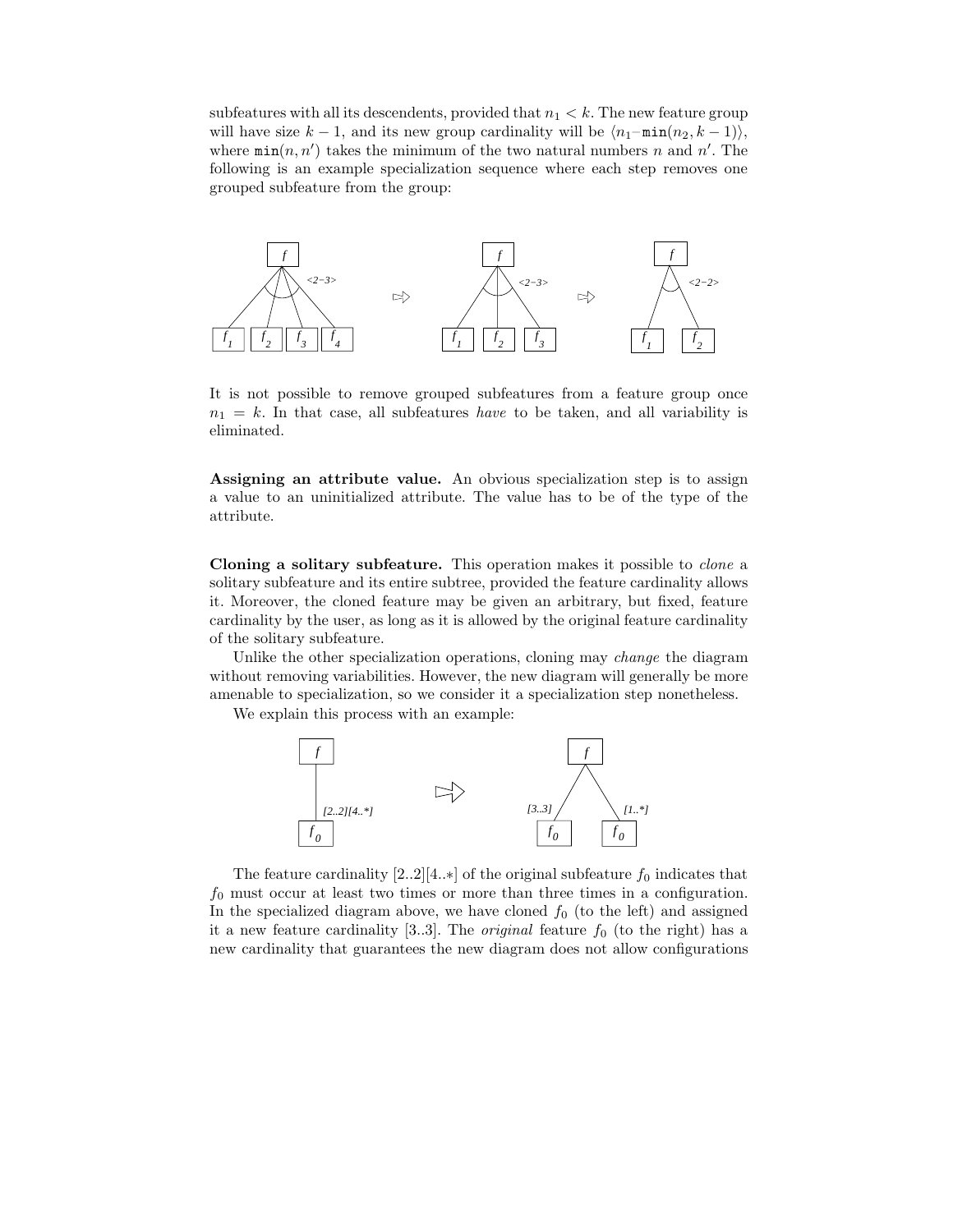previously forbidden. In the example, because we have chosen to give the left  $f_0$ the fixed feature cardinality [3..3], the feature cardinality of the rightmost  $f_0$  has to be [1..∗]. Specialization has occurred since the new diagram does not allow a user to select only  $f_0$  two times.

Consider another example:



In this case, no actual specialization took place. The cloned feature  $f_1$  to the left has been given the fixed cardinality [2..2]. However, because the original feature cardinality was [2..\*], the rightmost  $f_1$  now has cardinality [0..\*].

More generally, suppose  $I = [n_1..n'_1] \dots [n_l..n'_l]$  and  $0 < m$ . Provided we have  $(n'_l = *) \vee (m \leq n'_l < *)$ , it is possible to clone the solitary subfeature f' of f with feature cardinality *I* as follows:



Given that we always have  $* - n = *$  for any  $n \in \mathbb{N}$ , we can define the function  $L(m, I)$  as follows:

$$
L(m,\varepsilon) = \varepsilon
$$
  
\n
$$
L(m,[n..n']I) = \begin{cases} if (m \le n) : [(n-m)...(n'-m)]L(m,I) \\ if (n < m) \land (m \le n') : [0...(n'-m)]L(m,I) \\ if n' < m : L(m,I) \end{cases}
$$

The reader may wonder why we only allow the cloned feature to be given a *fixed* feature cardinality. This is because, in general, it is impossible to construct a correct feature diagram by cloning a feature and giving it an arbitrary interval or sequence of intervals without some more expressive form of additional constraints. However, there are a few useful special cases for this situation that we do not consider in this paper and leave for future work.

**Unfolding a feature diagram reference.** Finally, we have a specialization step that allows the user to *unfold* a feature diagram reference. This basically means that we substitute the reference for the entire feature diagram it refers to by means of its root feature. Although this operation never removes variability, we consider it a specialization step for the same reasons as mentioned above for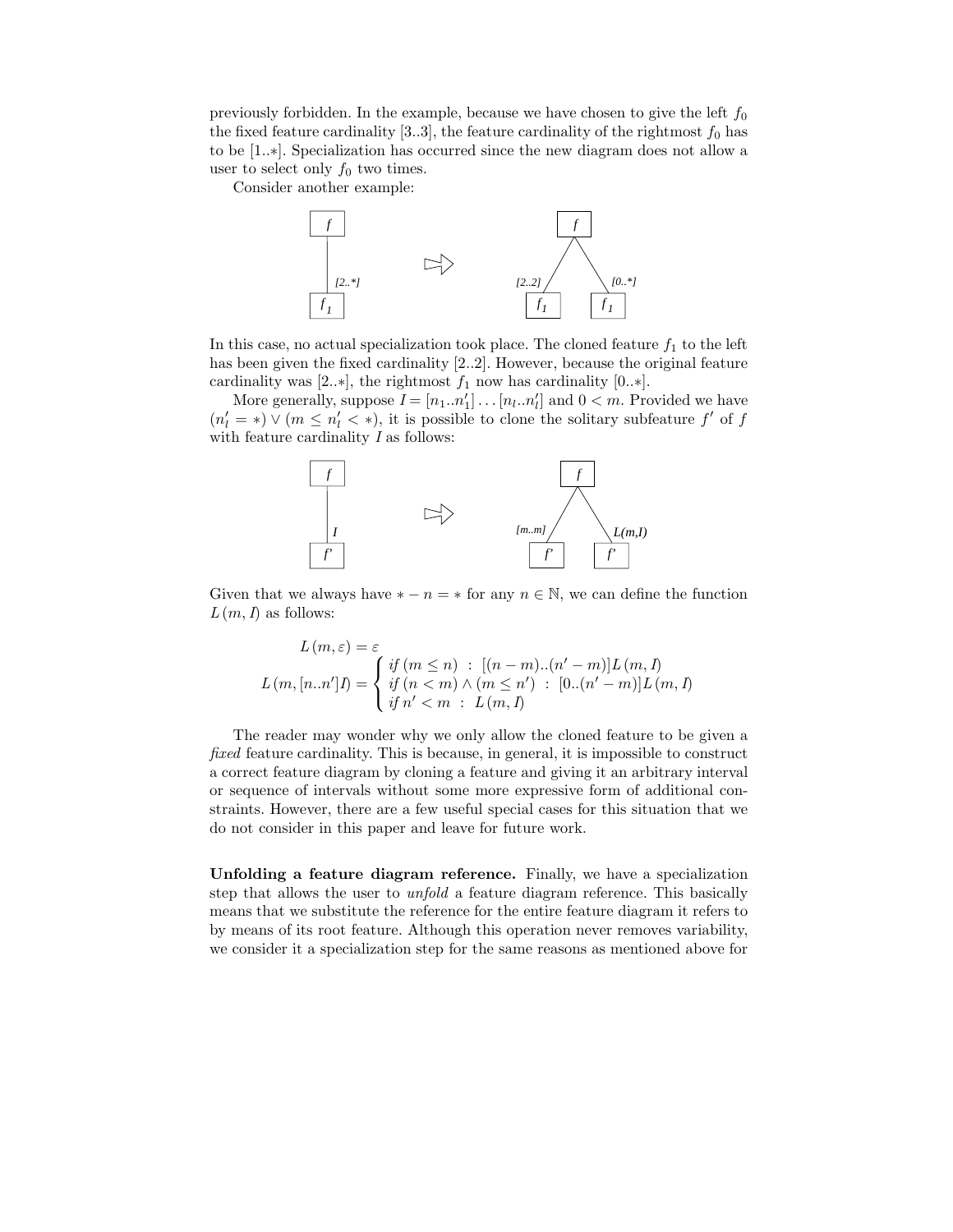

**Fig. 3.** Sample specialization of the security profile

the cloning of a solitary feature: it makes the new feature model potentially more amenable for specialization because each unfolded feature diagram can now be specialized differently.

# **4.4 Security Profiling Example Revisited**

Let us now apply the notion of staged configuration to the security profile example from Section 3.1. Assume, for instance, that the IT infrastructure of a company supports the security profile from Fig. 1. The company then decides to specialize this profile to define a standard enterprise-level security profile as depicted in Fig. 3.

The specialization is achieved by a combination of steps from Section 4.3. In the feature passwordPolicy, we have eliminated the ability to have a nonexpiring password and set the expiry time at 30 days. On top of that, the company requires at least three different kind of characters to be used instead of two.

Moreover, we clone the feature permissionSet and assign it the name "Internet" because we want to specify a specific permission set for programs running from the Internet. In particular, we want file IO to be restricted and allow no access to local file paths. Moreover, file dialogs may be allowed only to be opened, but Internet programs may be given the permission to read environment variables. Observe that we unfolded the permission feature diagram reference under the environmentVariables feature. If desired, the enterprise-level security profile could be further specialized by individual departments and then for individual computers within the departments.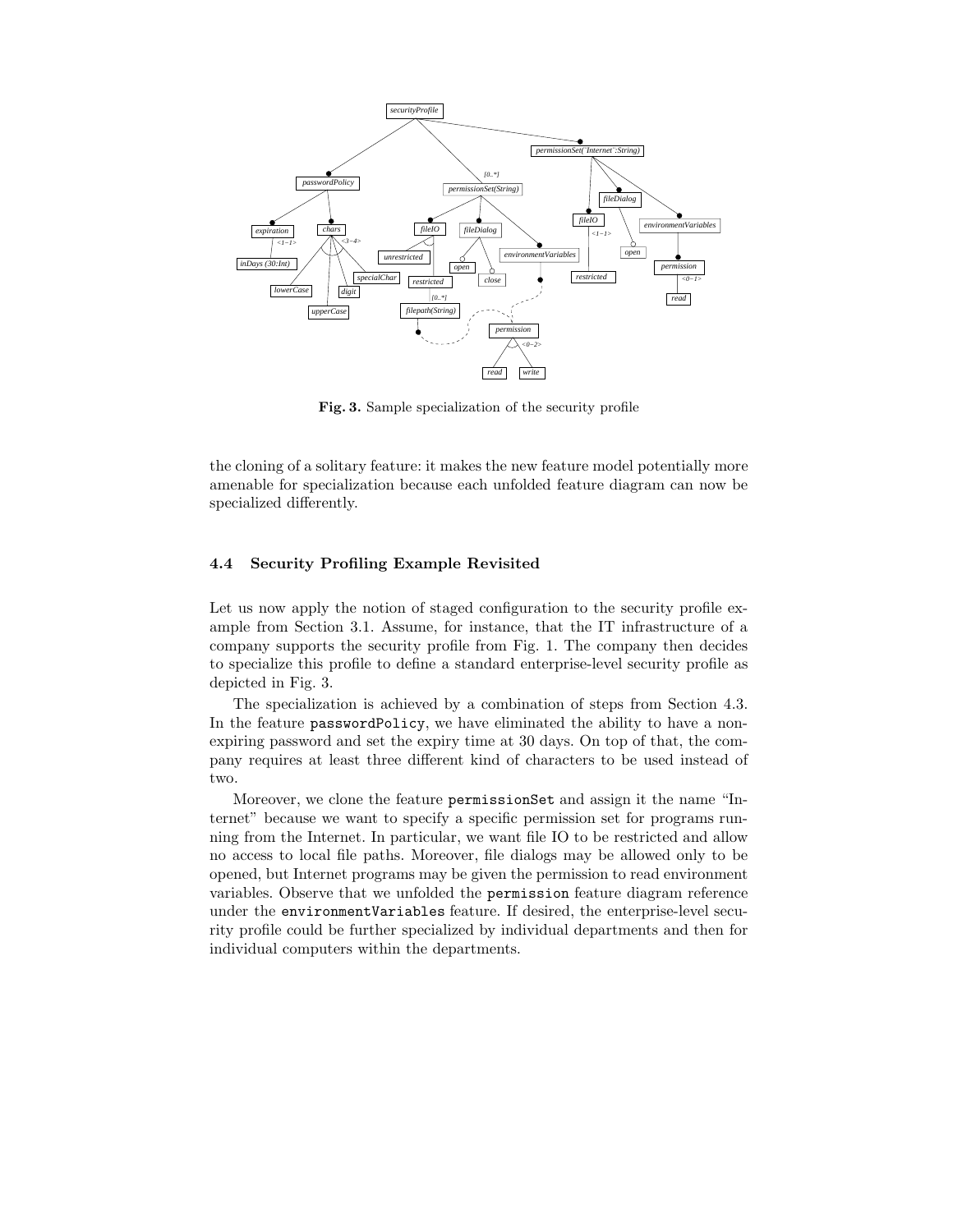# **5 Feature Models as Context-Free Grammars**

The semantics of a feature model can be defined by the set of *all possible configurations*. A configuration itself is denoted by a structured set of features chosen according to the informal rules of interpretation of feature diagrams.

Although this description is sufficient in practice, it is helpful to provide a formal semantics to improve the understanding of some of the intricacies of feature modeling. For example, a formal semantics allows us to define exactly what it means when two apparently different feature models are *equivalent* (i.e., denote the same set of configurations).

More interestingly, if feature model specialization maps to the semantic interpretation of a feature model, it would be possible to formally establish that feature model specialization reduces the set of possible configurations.

Our approach to obtaining such a semantics is to cast feature models back into a well-known formalism: context-free grammars. The semantic interpretation of a feature diagram then coincides with a natural interpretation of the sentences recognized by the grammar. It is beyond the scope of this paper to provide a detailed account of exactly how a feature model can be translated into a context-free grammar, but the interested reader is invited to examine the details in an accompanying technical report [18].

We have to mention that feature diagrams, as they are presented in this paper, can actually be modeled as *regular grammars*<sup>5</sup> and do not require the additional expressiveness of context-free grammars. The main reason to use contextfree grammars instead is purely for convenience.

It is not only possible to specify cardinality-based feature models as a contextfree grammar. Feature model specialization can be mapped onto a set of operations on the context-free grammar. Those operations are such that it is possible to determine that the set of all configurations of a specialized feature model is never greater than the set of configurations of the original feature model.

# **6 Conclusion and Future Work**

Cardinality-based feature modeling provides an expressive way to describe feature models. Staged configuration of such cardinality-based feature models is a useful and important mechanism for software supply chains based on product lines.

AmiEddi [21,22] was the first editor supporting the feature modeling notation from [2]. As a successor of the first prototype, CaptainFeature [19,20] implements a cardinality-based notation that is similar to the one described in this paper. In future work, we plan to extend our model with external constraints and reference attributes [13]. Meanwhile, commercial tools supporting variant configuration for product lines are starting to emerge (e.g., GEARS [23] and Pure::Consul [24, 25]). Pure::Consul is even directly based on FODA-like feature modeling. More

<sup>5</sup> Regular grammars require that the right-hand side of a production can only have one terminal possibly followed by a nonterminal.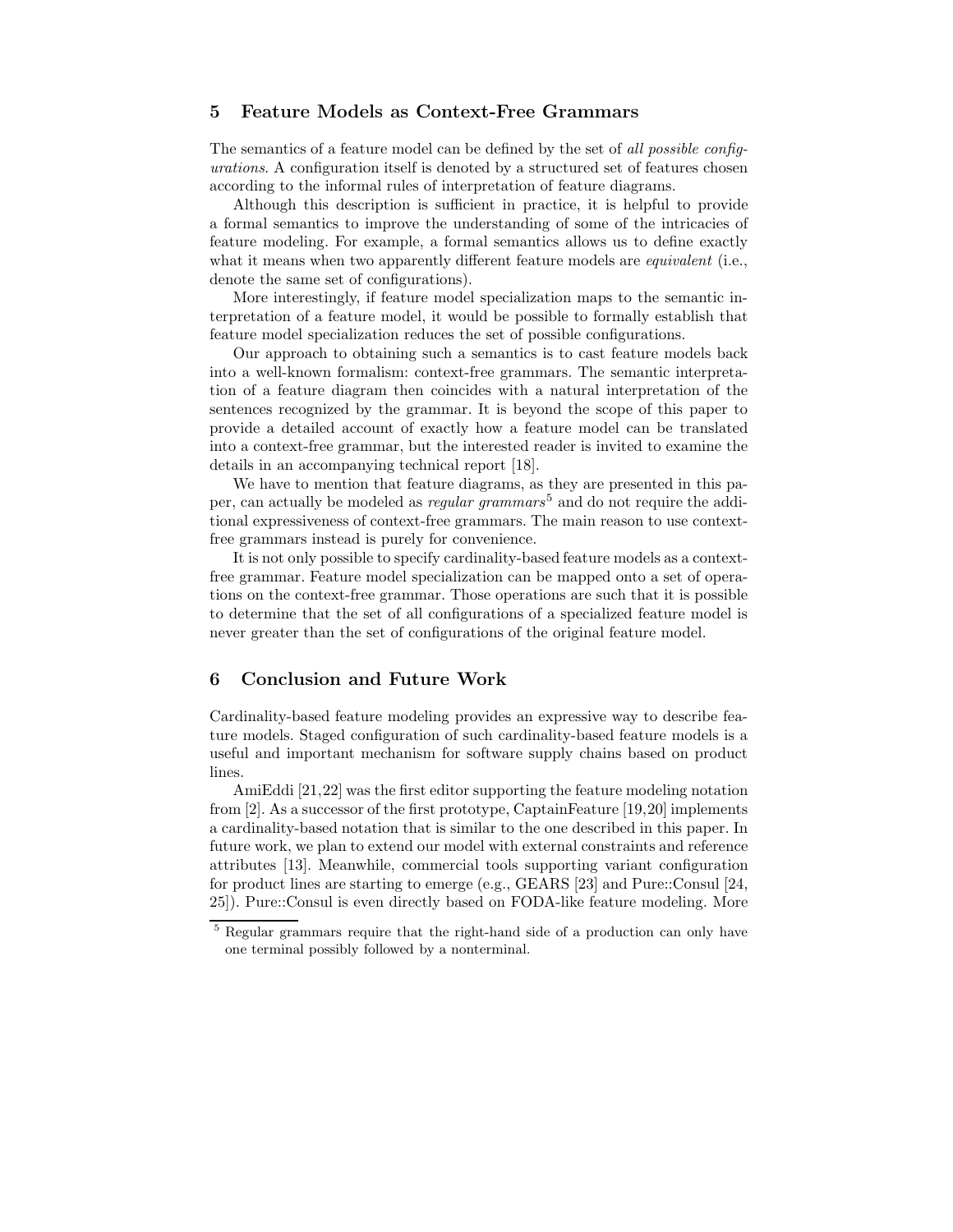advanced capabilities such as staged configuration and cardinality-based feature modeling still need to be addressed by these tools.

The study of specialization at the grammar level [18]) has helped to better understand possible specialization steps at the diagram level. In fact, such an analysis has revealed specialization steps other than those described in Section 4.3. Some of them can be quite involved, and some cannot even be translated back into the concrete syntax of the proposed feature diagram notation. The current specialization steps in this paper (Section 4.3) are an attempt to balance simplicity and practical relevance.

We think that specialization and direct configuration should be two distinct procedures. Although any desired configuration can be achieved through specialization, specialization offers finer grained steps that would be unnecessarily tedious for direct configuration. We already have experience with tool support for configuration based on existing tool prototypes: ConfigEditor [13] and CaptainFeature [19, 20]. Both support configuration in a strictly top-down manner. This contrasts with our approach where staged configuration of a feature model can be achieved in an arbitrary order.

Adequate tool support for the newly introduced cardinality-based feature notation as well as its specialization is under way.

### **Acknowledgements**

We would like to thank Michal Ankiewicz for fruitful discussions about the metamodel presented in this paper. We also would like to thank Thomas Bednasch for his work on CaptainFeature, which helped us to advance our understanding of feature modeling.

# **References**

- 1. DeBaud, J.M., Schmid, K.: A systematic approach to derive the scope of software product lines. In: Proceedings of the 21st International Conference on Software Engineering (ICSE), IEEE Computer Society Press (1999) 34–43
- 2. Czarnecki, K., Eisenecker, U.W.: Generative Programming: Methods, Tools, and Applications. Addison-Wesley (2000)
- 3. Bosch, J.: Design and Use of Software Architecture: Adopting and evolving a product-line approach. Addison-Wesley (2000)
- 4. Weiss, D.M., Lai, C.T.R.: Software Product-Line Engineering: A Family-Based Software Development Process. Addison-Wesley (1999)
- 5. Cleaveland, C.: Program Generators with XML and Java. Prentice-Hall (2001)
- 6. Batory, D., Johnson, C., MacDonald, B., von Heeder, D.: Achieving extensibility through product-lines and domain-specific languages: A case study". ACM Transactions on Software Engineering and Methodology (TOSEM) **11** (2002) 191–214
- 7. Greenfield, J., Short, K.: Software Factories: Assembling Applications with Patterns, Models, Frameworks, and Tools. Wiley (2004) To be published.
- 8. Deursen, A.v., Klint, P.: Domain-specific language design requires feature descriptions. Journal of Computing and Information Technology **10** (2002) 1–17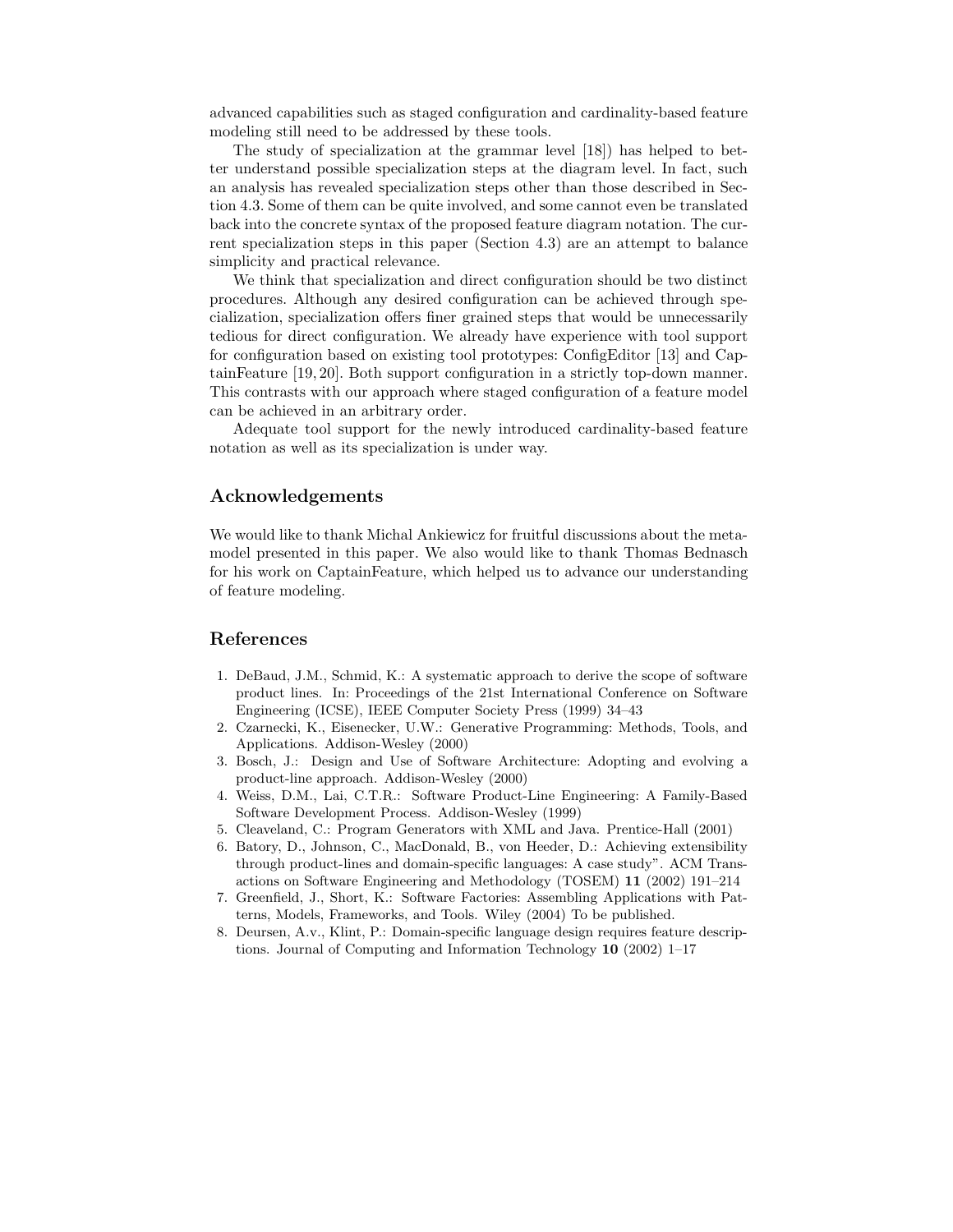- 9. Kang, K., Cohen, S., Hess, J., Nowak, W., Peterson, S.: Feature-oriented domain analysis (FODA) feasibility study. Technical Report CMU/SEI-90TR -21, Software Engineering Institute, Carnegie Mellon University, Pittsburgh, PA (1990)
- 10. Griss, M., Favaro, J., d' Alessandro, M.: Integrating feature modeling with the RSEB. In: Proceedings of the Fifth International Conference on Software Reuse (ICSR), IEEE Computer Society Press (1998) 76–85
- 11. Lee, K., Kang, K.C., Lee, J.: Concepts and guidelines of feature modeling for product line software engineering. In Gacek, C., ed.: Software Reuse: Methods, Techniques, and Tools: Proceedings of the Seventh Reuse Conference (ICSR7), Austin, USA, Apr.15-19, 2002. LNCS 2319, Springer-Verlag (2002) 62–77
- 12. Barbeau, M., Bordeleau, F.: A protocol stack development tool using generative programming. In Batory, D., Consel, C., Taha, W., eds.: Proceedings of the ACM SIGPLAN/SIGSOFT Conference on Generative Programming and Component Engineering (GPCE'02), Pittsburgh, October 6-8, 2002. LNCS 2487, Springer-Verlag (2002) 93–109
- 13. Czarnecki, K., Bednasch, T., Unger, P., Eisenecker, U.W.: Generative programming for embedded software: An industrial experience report. In Batory, D., Consel, C., Taha, W., eds.: Proceedings of the ACM SIGPLAN/SIGSOFT Conference on Generative Programming and Component Engineering (GPCE'02), Pittsburgh, October 6-8, 2002. LNCS 2487, Springer-Verlag (2002) 156–172
- 14. Czarnecki, K.: Generative Programming: Principles and Techniques of Software Engineering Based on Automated Configuration and Fragment-Based Component Models. PhD thesis, Technical University of Ilmenau, Ilmanau, Germany (1998) Available from http://www.prakinf.tu-ilmenau.de/~czarn/diss.
- 15. Hein, A., Schlick, M., Vinga-Martins, R.: Applying feature models in industrial settings. In Donohoe, P., ed.: Proceedings of the Software Product Line Conference (SPLC1), Kluwer Academic Publishers (2000) 47–70
- 16. Svahnberg, M., van Gurp, J., Bosch, J.: On the notion of variability in software product lines. In: Proceedings of The Working IEEE/IFIP Conference on Software Architecture (WICSA). (2001) 45–55
- 17. Riebisch, M., Böllert, K., Streitferdt, D., Philippow, I.: Extending feature diagrams with UML multiplicities. In: 6th Conference on Integrated Design & Process Technology (IDPT 2002), Pasadena, California, USA. (2002)
- 18. Czarnecki, K., Helsen, S., Eisenecker, U.: Formalizing cardinality-based feature models and their staged configuration. Technical Report 04-11, Departement of Electrical and Computer Engineering, University of Waterloo, Canada (2004) http://www.ece.uwaterloo.ca/~kczarnec/TR04-11.pdf.
- 19. Bednasch, T.: Konzept und implementierung eines konfigurierbaren metamodells für die merkmalmodellierung. Diplomarbeit, Fachbereich Informatik, Fachhochschule Kaiserslautern, Standort Zweibrücken, Germany (2002) Available from http://www.informatik.fh-kl.de/~eisenecker/studentwork/ dt\_bednasch.pdf (in German).
- 20. Bednasch, T., Endler, C., Lang, M.: CaptainFeature (2002-2004) Tool available on SourceForge at https://sourceforge.net/projects/captainfeature/.
- 21. Selbig, M.: A feature diagram editor analysis, design, and implementation of its core functionality. Diplomarbeit, Fachbereich Informatik, Fachhochschule Kaiserslautern, Standort Zweibrücken, Germany (2000)
- 22. Mario Selbig: AmiEddi (2000-2004) Tool available at http://www. generative-programming.org.
- 23. Krueger, C.W.: Software mass customization. White paper. Available from http: //www.biglever.com/papers/BigLeverMassCustomization.pdf (2001)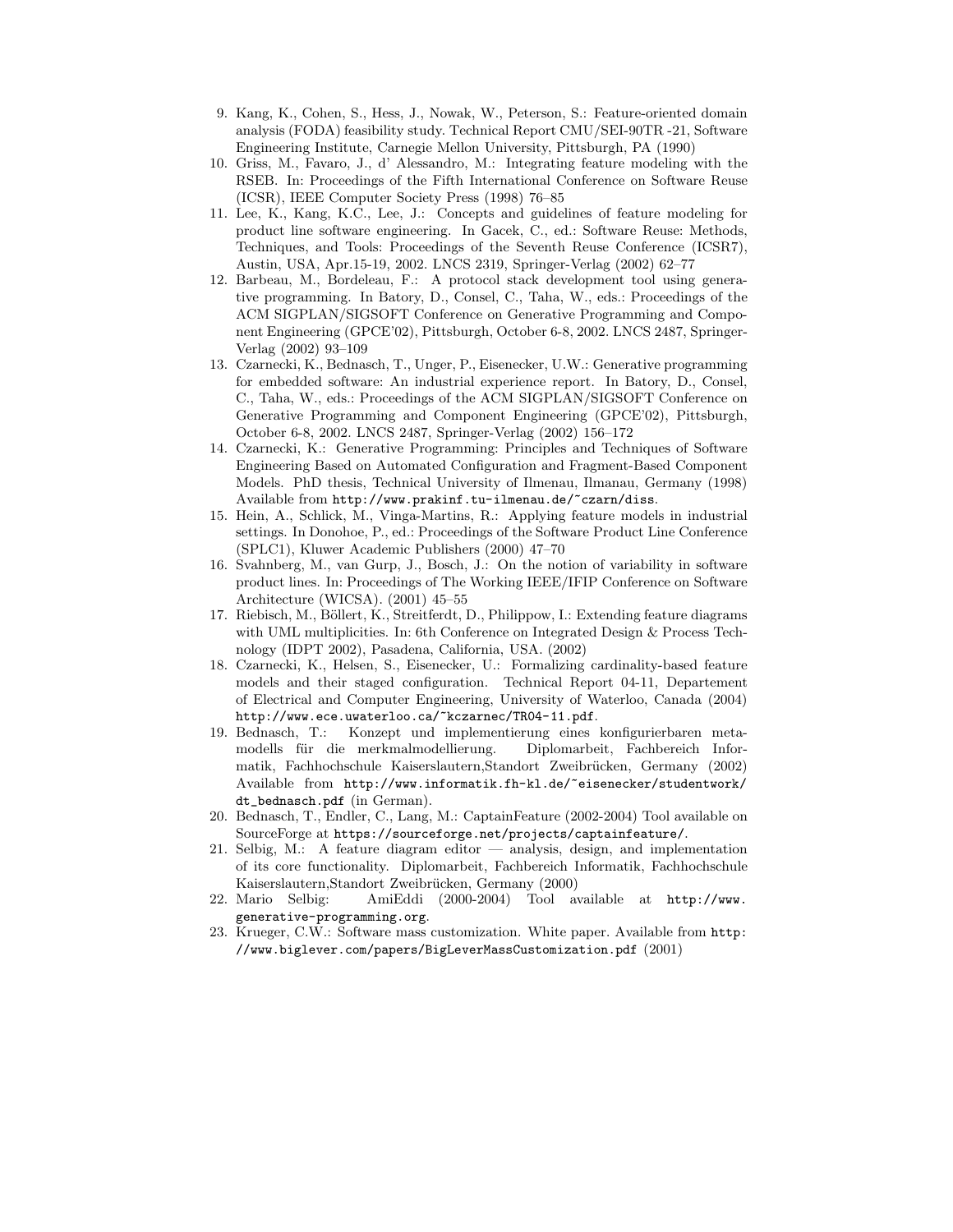- 24. pure-systems GmbH: Variant management with pure::consul. Technical White Paper. Available from http://web.pure-systems.com (2003)
- 25. Beuche, D.: Composition and Construction of Embedded Software Families. PhD thesis, Otto-von-Guericke-Universität Magdeburg, Germany (2003) Available from http://www-ivs.cs.uni-magdeburg.de/~danilo.

# **A Overview of Feature Modeling Notations**

The cardinality-based feature modeling notation of this paper is a continuation of existing modeling notations [2, 17]. Table 1 compares the current proposal with the extended notation from [2, 17] and the FODA notation.

Table 1 compares three different notations for feature diagrams. The leftmost column shows the FODA notation [9] which has mandatory  $(f_1)$ , optional  $(f_2)$ , and alternative subfeatures  $(f_k \tcdot \tcdot f_1)$ . In the extended notation [2,14], depicted in the middle column, alternative groups come in two flavors: inclusive-or and exclusive-or groups. Moreover, an exclusive-or group can also have optional subfeatures. The right column shows some possibilities of the cardinality-based notation that have an equivalent diagram in the extended notation. Of course, the cardinality-based notation allows for many additional features and feature groups that cannot be expressed in either the FODA notation or the extended notation.

However, to improve readability, we suggest using the extended notation of the middle column whenever possible, except for the use of filled circles above grouped features that belong to a feature group. A feature modeling tool may provide the appropriate *syntactic sugar* for those cases.